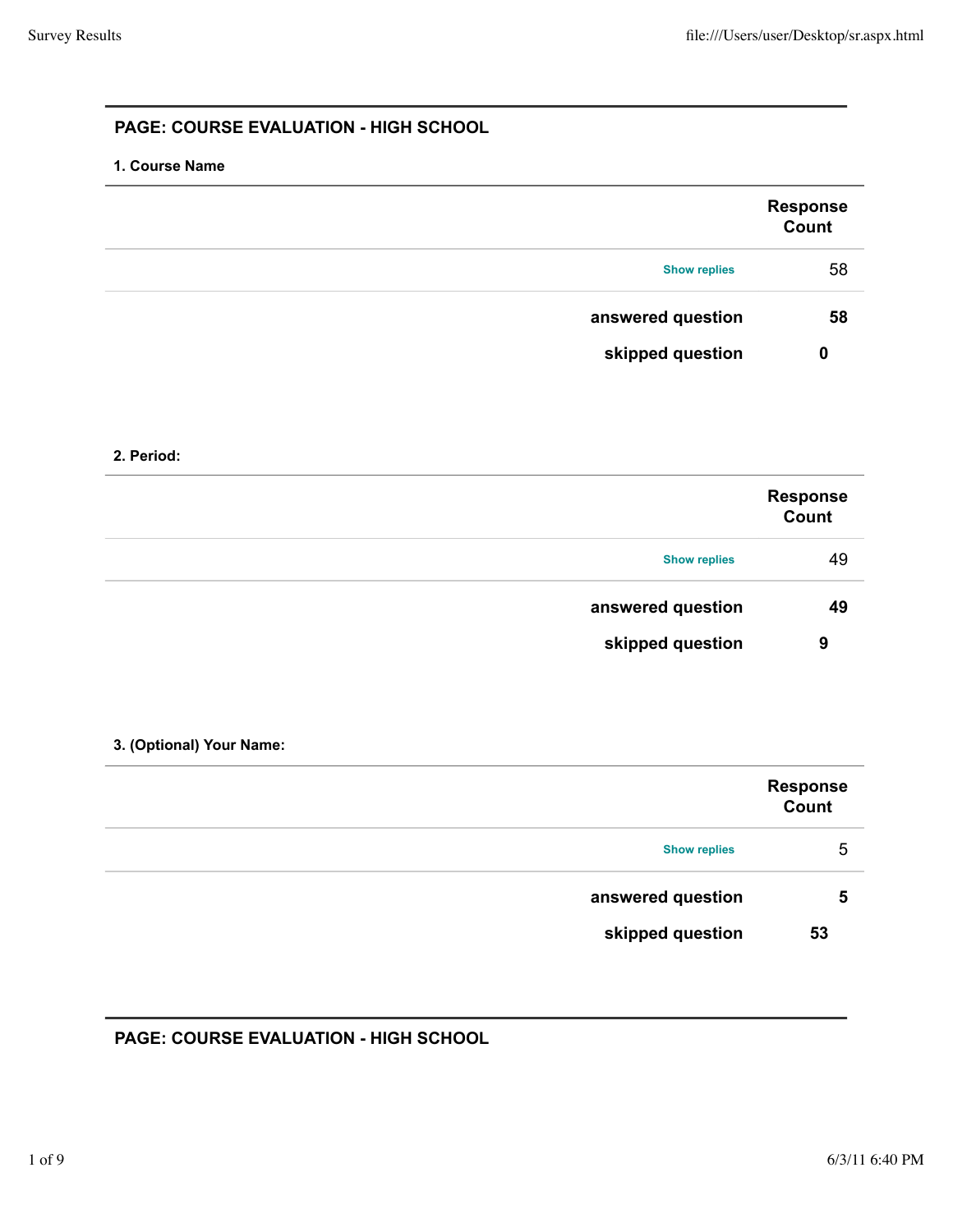#### **4. This teacher is knowledgeable about his or her subject.**

|                          | <b>Response</b><br><b>Percent</b> | <b>Response</b><br>Count |
|--------------------------|-----------------------------------|--------------------------|
| <b>Strongly Agree</b>    | 100.0%                            | 54                       |
| <b>Agree</b>             | 0.0%                              | $\mathbf 0$              |
| <b>Disagree</b>          | 0.0%                              | $\mathbf 0$              |
| <b>Strongly Disagree</b> | 0.0%                              | $\mathbf 0$              |
| <b>No Opinion</b>        | 0.0%                              | $\mathbf 0$              |
|                          | answered question                 | 54                       |
|                          | skipped question                  | 4                        |

# **5. Brief Detail (Optional):**

|                                                                                     |                           | <b>Response</b><br>Count |
|-------------------------------------------------------------------------------------|---------------------------|--------------------------|
|                                                                                     | <b>Hide replies</b>       | 12                       |
| 1. no matter what question i ask, mr. dingle always has an<br>understandable answer | Mon, May 23, 2011 3:47 PM |                          |
| 2. I'm pretty sure he is actually a genius                                          | Mon, May 23, 2011 5:42 AM |                          |
| 3. One of the smartest and most knowledgeable teachers I<br>have ever had.          | Sun, May 15, 2011 3:24 PM |                          |
| 4. One of the most knowledgeable teachers i've ever had                             | Sun, May 15, 2011 8:14 AM |                          |
| 5. smartest guy I know                                                              | Fri, May 13, 2011 9:47 PM |                          |
|                                                                                     | 25 responses per page     |                          |

# **answered question 12**

# **skipped question 46**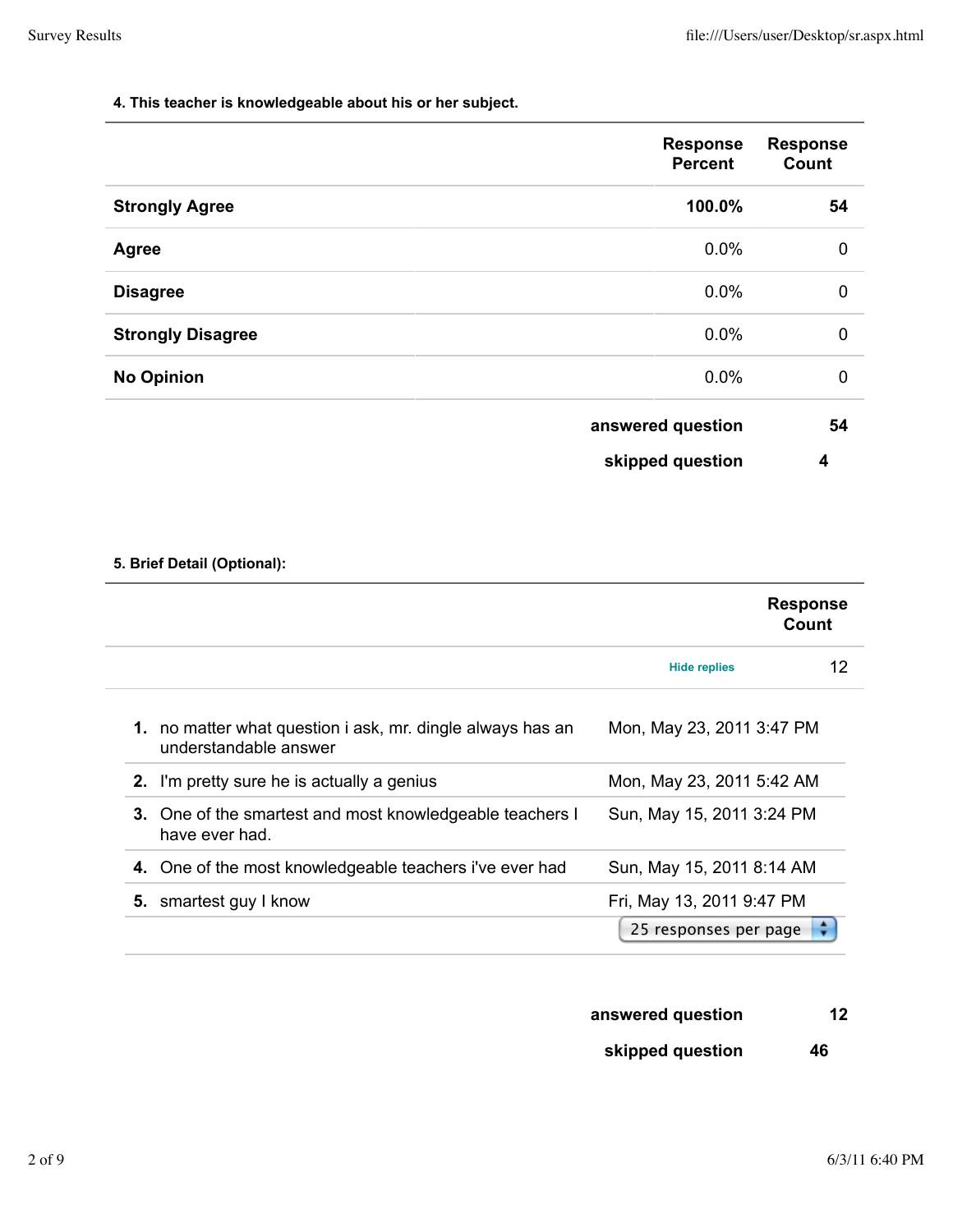|    | 6. I think there are very few people in the country more<br>knowledgeable about the rarefied field of AP Chemistry. | Fri, May 13, 2011 5:54 PM                           |
|----|---------------------------------------------------------------------------------------------------------------------|-----------------------------------------------------|
|    | 7. you da best der iz                                                                                               | Fri, May 13, 2011 2:53 PM                           |
|    | 8. yep he knows everything about chem                                                                               | Fri, May 13, 2011 1:21 PM                           |
| 9. | Dingle's mind is 50% AP Chemistry Exam and 50% British Fri, May 13, 2011 1:18 PM<br>sarcasm and humor               |                                                     |
|    | <b>10.</b> He literally knows everything                                                                            | Fri, May 13, 2011 1:11 PM                           |
|    | <b>11.</b> 'nuff said                                                                                               | Fri, May 13, 2011 12:42 PM                          |
|    | 12. You know the most about any subject I've ever had                                                               | Fri, May 13, 2011 12:33 PM<br>25 responses per page |

**answered question 12**

**skipped question 46**

**6. This teacher returns graded work in a timely fashion.**

|                          | <b>Response</b><br><b>Percent</b> | <b>Response</b><br><b>Count</b> |
|--------------------------|-----------------------------------|---------------------------------|
| <b>Strongly Agree</b>    | 94.4%                             | 51                              |
| <b>Agree</b>             | 5.6%                              | 3                               |
| <b>Disagree</b>          | 0.0%                              | $\mathbf 0$                     |
| <b>Strongly Disagree</b> | 0.0%                              | $\mathbf 0$                     |
| <b>No Opinion</b>        | 0.0%                              | $\mathbf 0$                     |
|                          | answered question                 | 54                              |
|                          | skipped question                  | 4                               |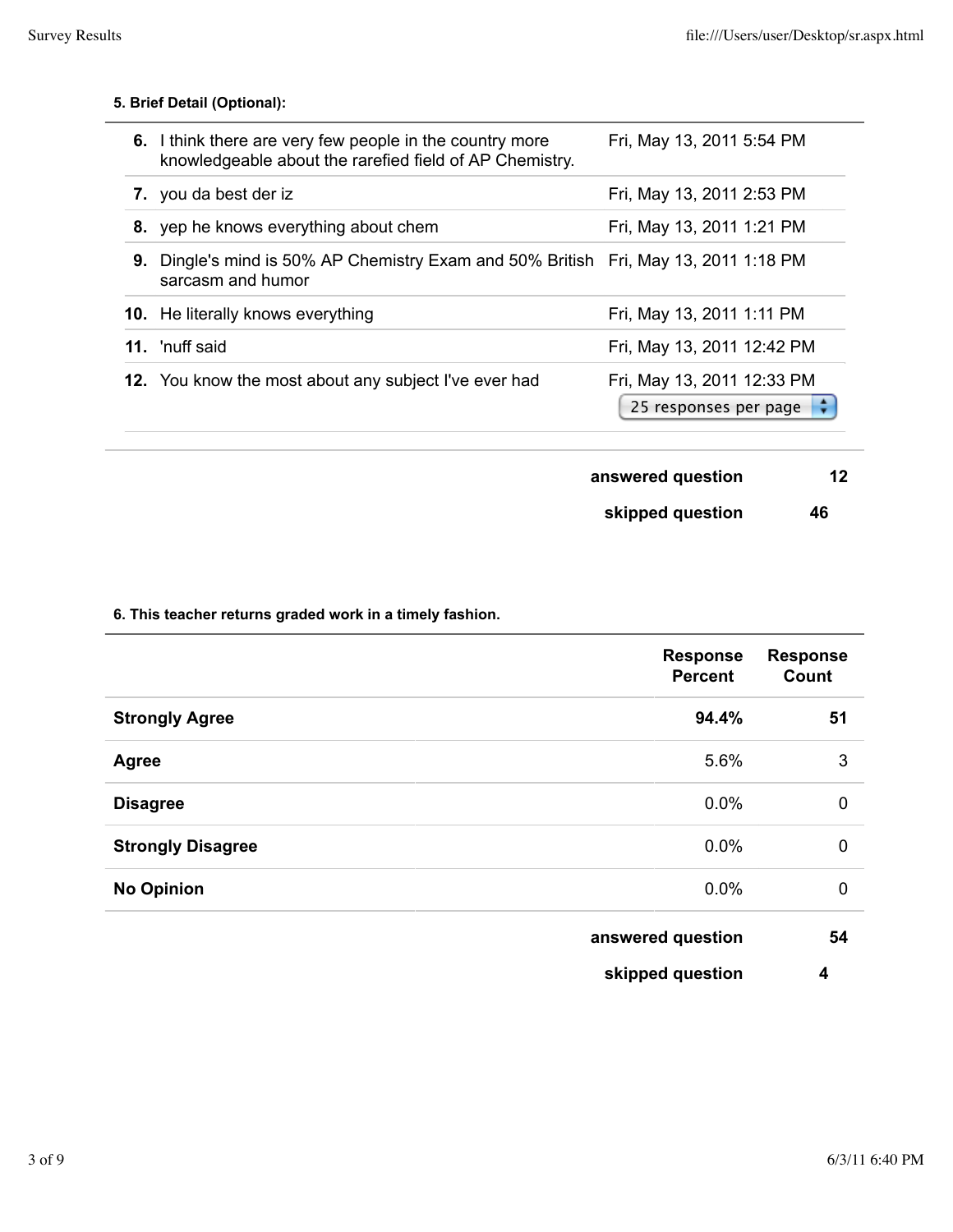|                                                             | <b>Response</b><br>Count   |   |
|-------------------------------------------------------------|----------------------------|---|
|                                                             | <b>Hide replies</b>        | 6 |
| 1. Timely fashion is an extreme understatement.             | Sun, May 15, 2011 8:42 AM  |   |
| <b>2.</b> quite fast, especially on the mock exam           | Fri, May 13, 2011 5:54 PM  |   |
| <b>3.</b> always quick grading                              | Fri, May 13, 2011 1:21 PM  |   |
| 4. He always turned stuff back almost the next day          | Fri, May 13, 2011 1:11 PM  |   |
| 5. tests and hws are almost always returned within two days | Fri, May 13, 2011 12:42 PM |   |
| 6. Not sure how you get everything back so quick            | Fri, May 13, 2011 12:33 PM |   |

| answered question |  |  |
|-------------------|--|--|
|                   |  |  |

```
skipped question 52
```
# **8. This teacher is organized for class daily.**

|                          | <b>Response</b><br><b>Percent</b> | <b>Response</b><br><b>Count</b> |
|--------------------------|-----------------------------------|---------------------------------|
| <b>Strongly Agree</b>    | 92.6%                             | 50                              |
| <b>Agree</b>             | 7.4%                              | 4                               |
| <b>Disagree</b>          | 0.0%                              | $\mathbf 0$                     |
| <b>Strongly Disagree</b> | 0.0%                              | 0                               |
| <b>No Opinion</b>        | 0.0%                              | 0                               |
|                          |                                   |                                 |

| answered question | 54 |
|-------------------|----|
|-------------------|----|

**skipped question 4**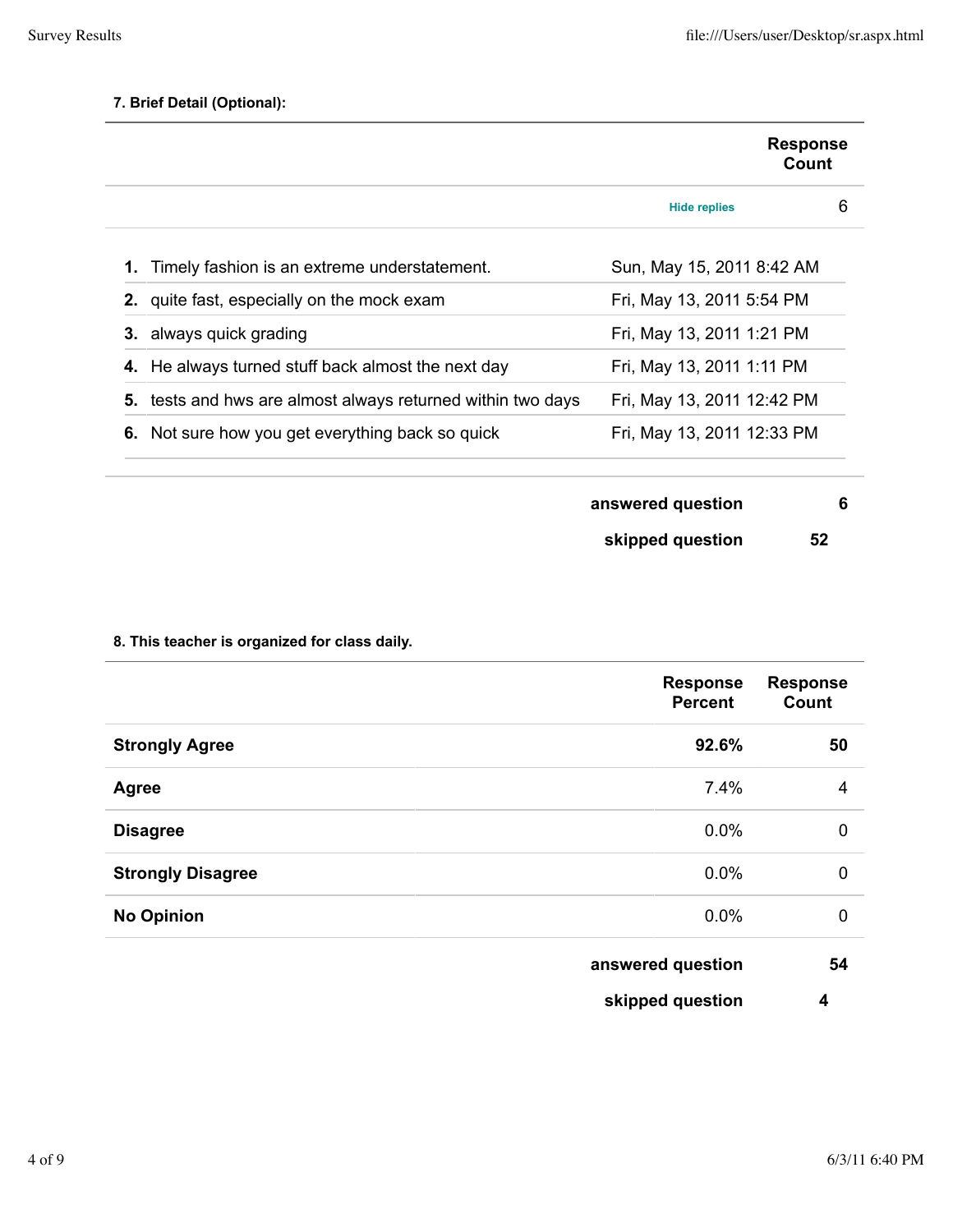|    |                                                                                                                                                                                     | <b>Response</b><br>Count   |   |
|----|-------------------------------------------------------------------------------------------------------------------------------------------------------------------------------------|----------------------------|---|
|    |                                                                                                                                                                                     | <b>Hide replies</b>        | 7 |
|    | 1. Most organized teacher I have ever had.                                                                                                                                          | Mon, May 23, 2011 8:00 PM  |   |
| 2. | Mr. Dingle was organized for the entire year before it even<br>began.                                                                                                               | Sun, May 15, 2011 8:42 AM  |   |
|    | 3. His organization made my life a whole lot easier this year,<br>and it was very comfortable, giving me the confidence I<br>needed to really focus on the work, not the logistics. | Fri, May 13, 2011 5:54 PM  |   |
|    | 4. More organized than any teacher I have had.                                                                                                                                      | Fri, May 13, 2011 5:50 PM  |   |
|    | 5. Can one be too organized? Dingle could teach this class<br>even if you took away, say a week for some snow related<br>event and a day and a half for power outages               | Fri, May 13, 2011 1:18 PM  |   |
|    | 6. yes - he knows for example that we're going to go over the<br>first four pages of topic 14 notes on March 8 when it isn't<br>even october yet.                                   | Fri, May 13, 2011 12:42 PM |   |
|    | 7. Snow schedule proves his preparedness.                                                                                                                                           | Fri, May 13, 2011 12:38 PM |   |
|    |                                                                                                                                                                                     | answered question          | 7 |
|    |                                                                                                                                                                                     | skipped question<br>51     |   |

# **10. I am prepared for class on a daily basis.**

|                       | <b>Response</b><br><b>Percent</b> | <b>Response</b><br>Count |
|-----------------------|-----------------------------------|--------------------------|
| <b>Strongly Agree</b> | 51.9%                             | 28                       |
| Agree                 | 40.7%                             | 22                       |
|                       | answered question                 | 54                       |
|                       | skipped question                  | 4                        |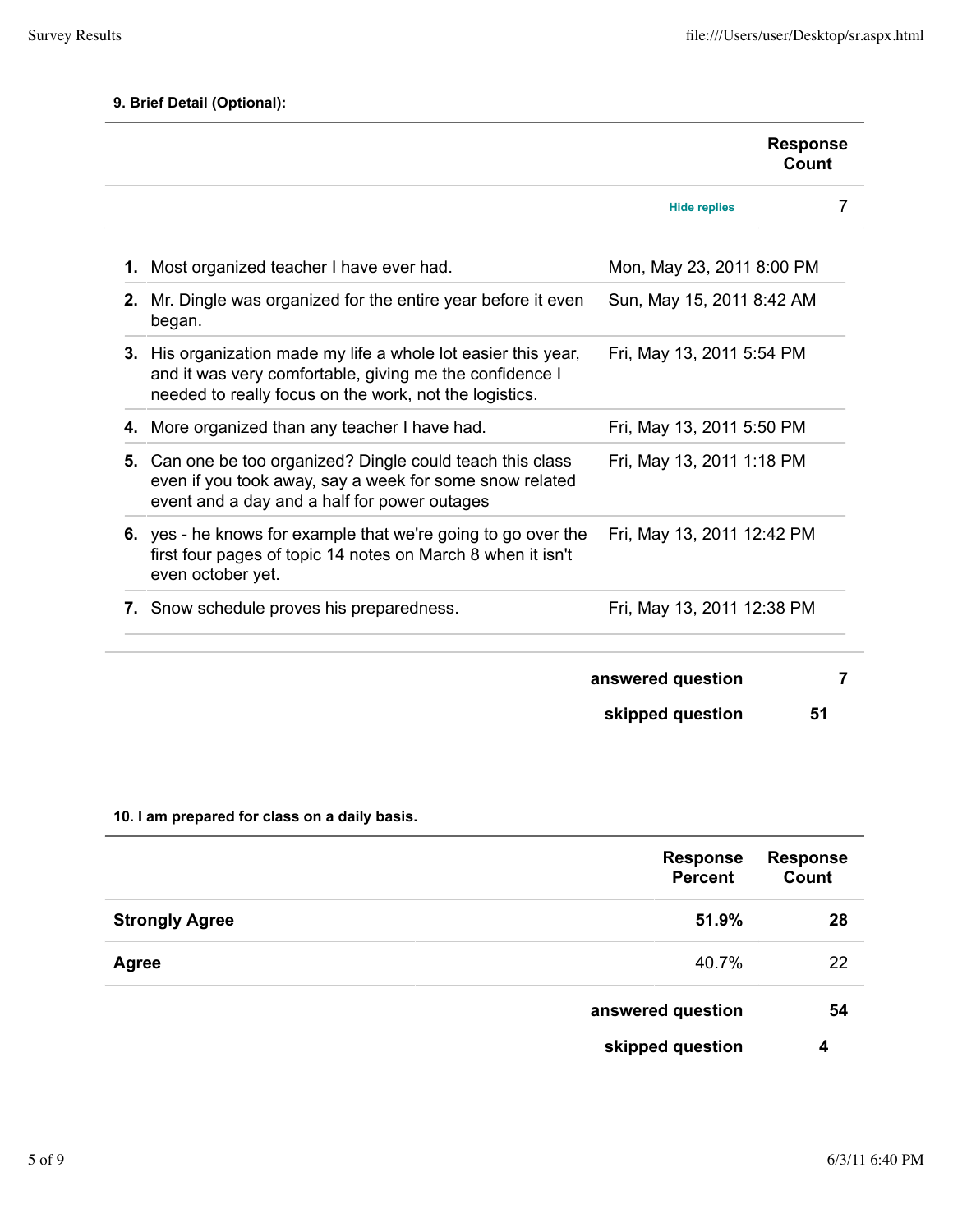### **10. I am prepared for class on a daily basis.**

|                          | skipped question  | 4  |
|--------------------------|-------------------|----|
|                          | answered question | 54 |
| <b>No Opinion</b>        | 3.7%              | 2  |
| <b>Strongly Disagree</b> | 0.0%              | 0  |
| <b>Disagree</b>          | 3.7%              | 2  |

# **11. Brief Detail (Optional):**

|                            |                                                                                                         |                            | <b>Response</b><br>Count |  |
|----------------------------|---------------------------------------------------------------------------------------------------------|----------------------------|--------------------------|--|
|                            |                                                                                                         | <b>Hide replies</b>        | 4                        |  |
| former                     | 1. i have my good days and my bad. hopefully more of the                                                | Mon, May 23, 2011 3:47 PM  |                          |  |
|                            | 2. Dingle's practice of handing out all the sheets made<br>preparedness or the lack thereof irrelevant. | Fri, May 13, 2011 5:54 PM  |                          |  |
| <b>3.</b> See above detail |                                                                                                         | Fri, May 13, 2011 1:18 PM  |                          |  |
| 4. yes - i would say so    |                                                                                                         | Fri, May 13, 2011 12:42 PM |                          |  |
|                            |                                                                                                         |                            |                          |  |

| answered question |    |
|-------------------|----|
| skipped question  | 54 |

|  |  |  | 12. I am organized in this class with my notes, homework, returned work, etc. |  |
|--|--|--|-------------------------------------------------------------------------------|--|
|  |  |  |                                                                               |  |

| answered question |  |  | -54 |
|-------------------|--|--|-----|
|                   |  |  |     |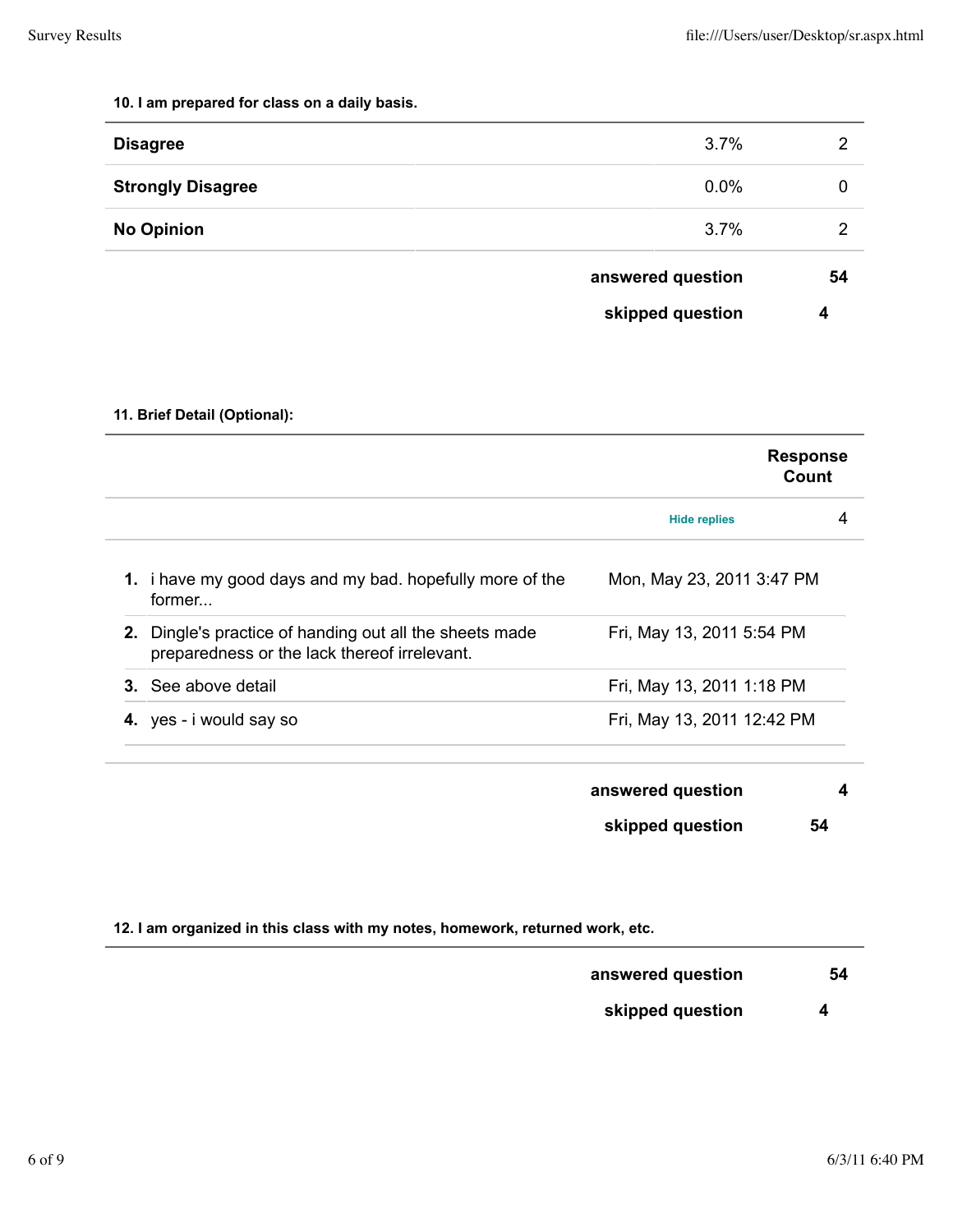#### **12. I am organized in this class with my notes, homework, returned work, etc.**

|                          | <b>Response</b><br><b>Percent</b> | <b>Response</b><br>Count |
|--------------------------|-----------------------------------|--------------------------|
| <b>Strongly Agree</b>    | 59.3%                             | 32                       |
| <b>Agree</b>             | 29.6%                             | 16                       |
| <b>Disagree</b>          | 11.1%                             | $6\phantom{1}6$          |
| <b>Strongly Disagree</b> | 0.0%                              | $\mathbf 0$              |
| <b>No Opinion</b>        | 0.0%                              | $\mathbf 0$              |
|                          | answered question                 | 54                       |
|                          | skipped question                  | 4                        |

# **13. Brief Detail (Optional):**

|                                                                                                                                                   |                            | <b>Response</b><br>Count |
|---------------------------------------------------------------------------------------------------------------------------------------------------|----------------------------|--------------------------|
|                                                                                                                                                   | <b>Hide replies</b>        | 4                        |
| <b>1.</b> except for the maae quizzes. i just kept forgetting, esp.<br>since i refrained from buying the book until half the<br>semester was over | Mon, May 23, 2011 3:47 PM  |                          |
| mostly<br>2.                                                                                                                                      | Mon, May 23, 2011 10:41 AM |                          |
| 3.<br>The notes, homeworks, labs, etc. are titled and all the<br>same format, making everything very easy to organize.                            | Sun, May 15, 2011 3:24 PM  |                          |
| 4. See above detail                                                                                                                               | Fri, May 13, 2011 1:18 PM  |                          |
|                                                                                                                                                   | answered question          | 4                        |
|                                                                                                                                                   | skipped question           | 54                       |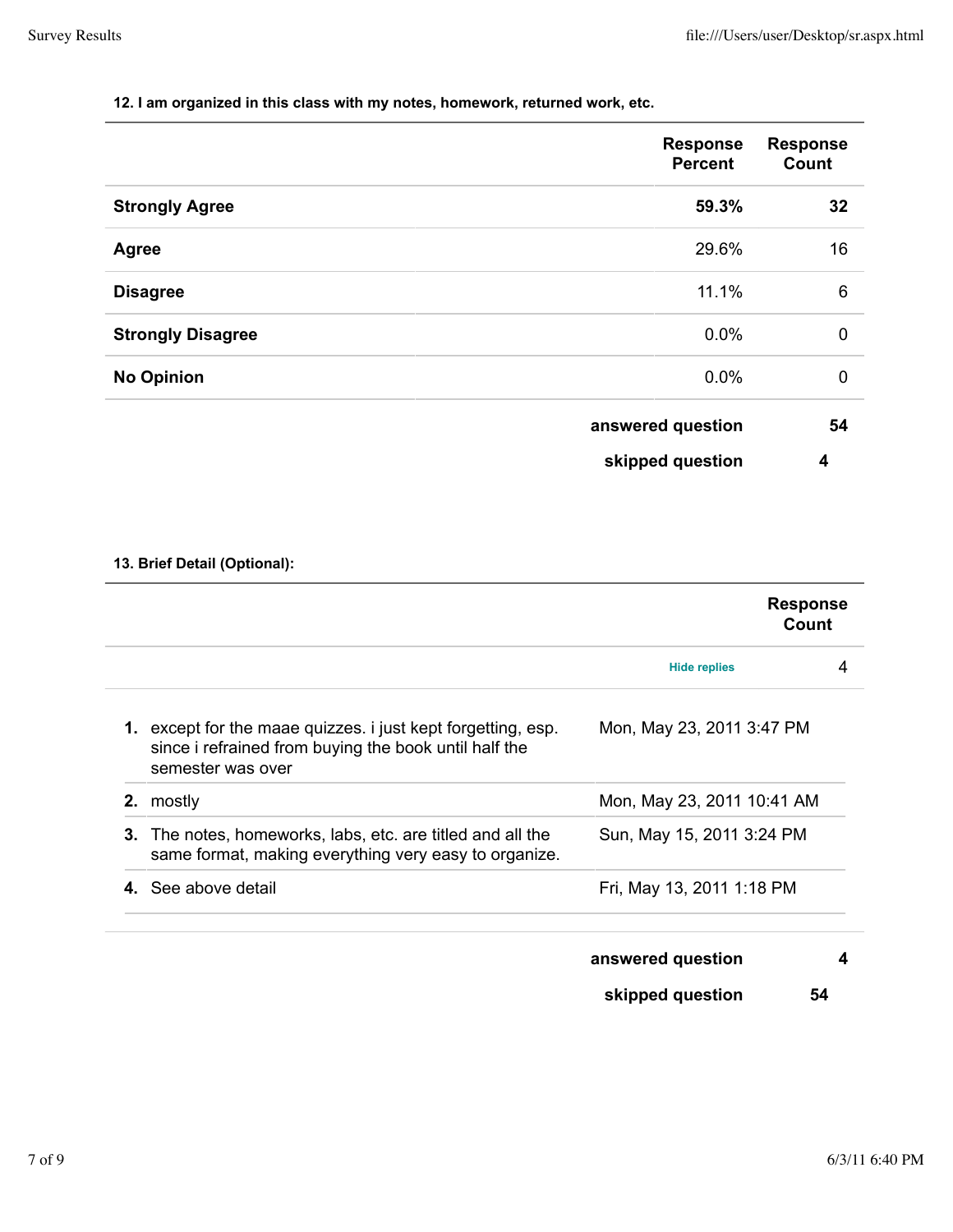#### **14. I understand this teacher's grading practices.**

|                          | <b>Response</b><br><b>Percent</b> | <b>Response</b><br>Count |
|--------------------------|-----------------------------------|--------------------------|
| <b>Strongly Agree</b>    | 70.4%                             | 38                       |
| Agree                    | 27.8%                             | 15                       |
| <b>Disagree</b>          | 0.0%                              | $\mathbf 0$              |
| <b>Strongly Disagree</b> | 0.0%                              | $\pmb{0}$                |
| <b>No Opinion</b>        | 1.9%                              | 1                        |
|                          | answered question                 | 54                       |
|                          | skipped question                  | 4                        |

# **15. Brief Detail (Optional):**

|                                                                                                                         | <b>Response</b><br>Count  |                 |
|-------------------------------------------------------------------------------------------------------------------------|---------------------------|-----------------|
|                                                                                                                         | <b>Hide replies</b>       | 12 <sup>°</sup> |
| 1. I wish there were more opportunities for raising grades like Mon, May 23, 2011 2:54 PM<br>quizzes or extra credit    |                           |                 |
| 2. Always grades very fair                                                                                              | Mon, May 23, 2011 5:42 AM |                 |
| 3. I wish there were curves or ways to raise your grade other Sun, May 15, 2011 3:45 PM<br>than tests and homework.     |                           |                 |
| 4. Everything is very straight forward.                                                                                 | Sun, May 15, 2011 3:24 PM |                 |
| 5. Overall, Mr. Dingle has been one of my favorite teachers<br>ever. He is incredibly knowledgeable about chemistry and | Sat, May 14, 2011 1:57 PM |                 |
|                                                                                                                         | 25 responses per page     |                 |
|                                                                                                                         | answered question         | 12              |
|                                                                                                                         | skipped question<br>46    |                 |